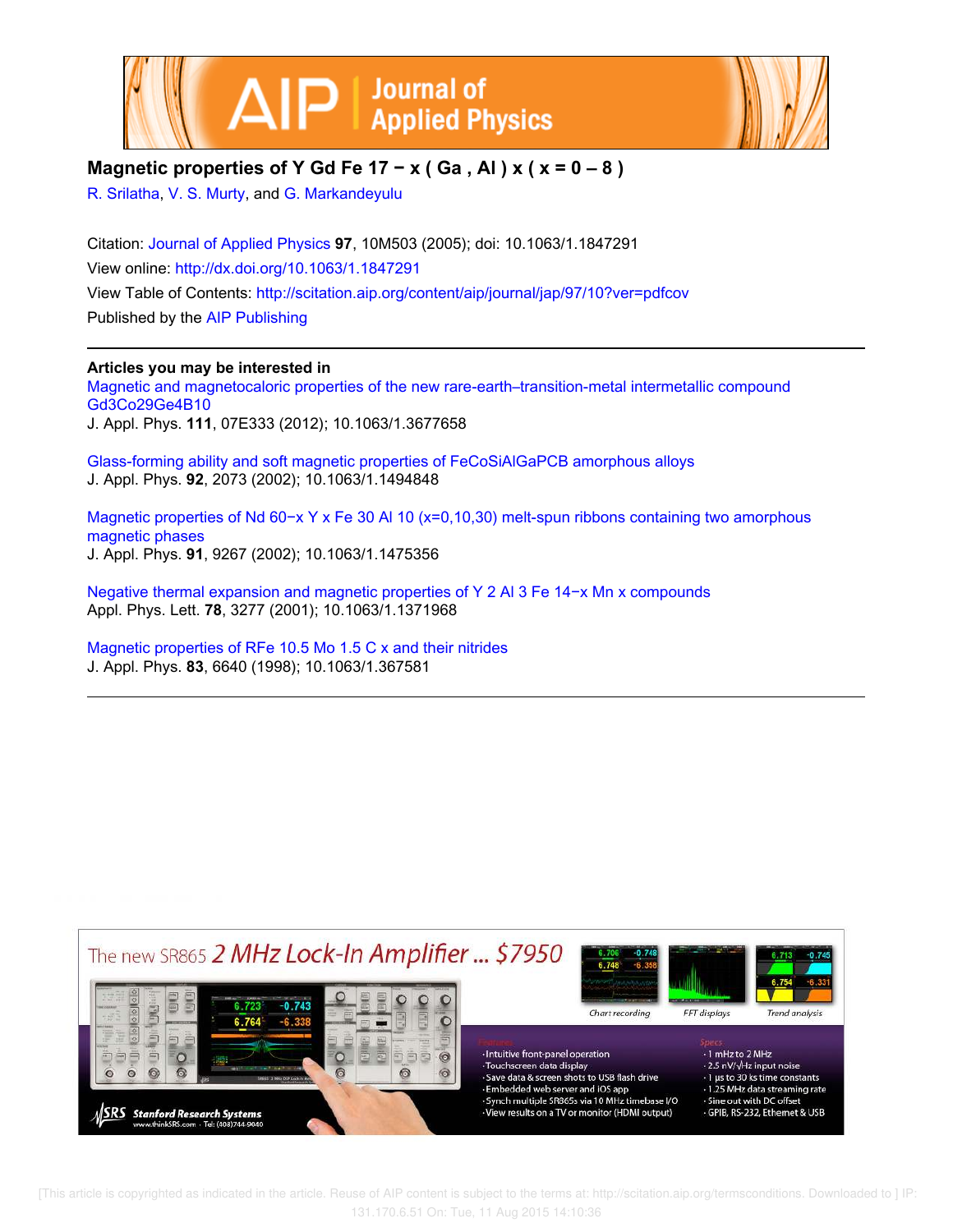# **Magnetic properties of YGdFe<sub>17−</sub><sub>x</sub>(Ga,Al)<sub>x</sub></sub> (***x***=0–8)**

R. Srilatha, V. S. Murty, and G. Markandeyulu<sup>a)</sup> *Magnetism and Magnetic Materials Laboratory, Department of Physics, Indian Institute of Technology Madras, Chennai-600 036, India*

(Presented on 11 November 2004; published online 16 May 2005)

The effect of Ga/Al substitution on the structural and magnetic properties of YGdFe<sub>17</sub> has been investigated. A structural transformation from hexagonal to rhombohedral has been observed. The saturation magnetization increases up to  $x=1$  (Ga)/2 (Al) and then decreases with further increase of *x*. Curie temperature increases from 476 K for YGdFe<sub>17</sub> to 595 K for YGdFe<sub>14</sub>Ga<sub>3</sub> and 495 K for YGdFe<sub>14</sub>Al<sub>3</sub> and decreases with further substitution of Ga/Al. The easy magnetization direction is planar up to  $x=6$  for Ga- and 7 for Al-substituted compounds and shifts to along *c* axis for  $x=8$ . © 2005 American Institute of Physics. [DOI: 10.1063/1.1847291]

#### **INTRODUCTION**

Rare-earth-iron intermetallic compounds of the type  $R_2Fe_{17}$  (*R*=rare earth) have attracted significant attention as possible candidates for high-performance permanent magnet materials.<sup>1,2</sup> These compounds have been reported to crystallize in the rhombohedral  $Th_2Zn_{17}$ -type structure for rare earths lighter than Gd and in the hexagonal  $Th_2Ni_{17}$ -type structure for rare earths heavier than Tb with low Curie temperatures.<sup>3</sup> By the partial substitution of nonmagnetic elements, such as Al, Ga, and Si for iron, and by the interstitial doping with N and C, it has been reported that there is an enhancement in large extent in the  $T_C$  and magnetocrystalline anisotropy of these compounds.<sup>4,5</sup> Suresh and Rama Rao<sup>6</sup> have reported that substitution of Al for Fe in  $ErPrFe_{17}$  has increased  $T_C$  from 285 to 435 K for Al=3 and with further increase of Al,  $T_C$  has decreased. Venkatesan *et al.*<sup>7</sup> have reported an increase in  $T_C$  in HoErFe<sub>17−*x*</sub>Ga<sub>*x*</sub> with increasing concentration of Ga up to  $x=4$ . Huang and Ching<sup>8,9</sup> explained the enhancement of *T<sup>C</sup>* for Al-, Ga-, and Sisubstituted  $Nd<sub>2</sub>Fe<sub>17</sub>$  compounds on the basis of change in electronic structure of the parent compound upon substitution. Sabirianov and Jaswal<sup>10</sup> showed that there is a good agreement of the experimental and the theoretical results for  $T_C$  by considering the Mohn and Wohlfarth model.<sup>11</sup> Some of these investigations have been reviewed recently by Rama Rao *et al.*<sup>12</sup> Recently, substitution of Ga and Si for Fe in ErPrFe<sub>17</sub> has been reported to increase the  $T_C$  by about 250 K.<sup>13</sup> The variation of planar anisotropy of iron due to the substitution elements, in the absence of rare-earth anisotropy, can be investigated if the anisotropy at the rare-earth site is zero. In this paper the effects of substitution of Al and Ga on the structure, magnetization, magnetic anisotropy, and Curie temperature of YGdFe $_{17}$  compounds are presented.

#### **EXPERIMENTAL DETAILS**

Compounds with nominal compositions of YGdFe<sub>17-*x*</sub>(Al/Ga)<sub>*x*</sub> ( $x=0-8$ ) were prepared using an arc furnace and in argon atmosphere, starting from Y and Gd of 99.9% purity, Fe of 99.95% purity, and Al and Ga of 99.99% purity. The constituents were melted several times to ensure homogeneity. The ingots were homogenized in a vacuum  $(10^{-6} \text{ torr}$  < pressure < 10<sup>-5</sup> torr) at 950 °C for 7 days and furnace cooled. Structural characterization was carried out by taking x-ray diffraction patterns of sample powders employing Fe *K*<sup>a</sup> radiation. Magnetization and Curie temperature were determined using a vibrating-sample magnetometer (Model No. PAR  $155$ ) up to an applied field of  $12$  kOe. The powders were aligned in a magnetic field of 2.5 T to investigate the anisotropy and easy magnetization direction (EMD). Powders aligned perpendicular to the substrate were examined by x-ray diffraction in order to determine the EMD and those that are aligned parallel to the substrate were used to determine the anisotropy fields from magnetization measurements.

#### **RESULTS AND DISCUSSION**

The compounds have formed in hexagonal  $Th_2Ni_{17}$ structure for Ga  $(A)$  concentration up to 2 and in rhombohedral  $Th_2Zn_{17}$  structure for higher concentrations, evidenced by the changes in the values of *a* and *c* in both the cases, as seen in Fig. 1.

The saturation magnetization  $(M<sub>S</sub>)$  values were found from Honda plots. The value of *M<sup>S</sup>* increases from 83 emu/g for  $x=0$  to 103 emu/g for  $x=1$  and then decreases to 40



FIG. 1. Lattice parameters of YGdFe<sub>17-*x*</sub>(Ga/Al)<sub>*x*</sub>, showing the transition from hexagonal to rhombohedral structure.

a)Electronic mail: mark@physics.iitm.ac.in

 <sup>[</sup>This article is copyrighted as indicated in the article. Reuse of AIP content is subject to the terms at: http://scitation.aip.org/termsconditions. Downloaded to ] IP: 131.170.6.51 On: Tue, 11 Aug 2015 14:10:36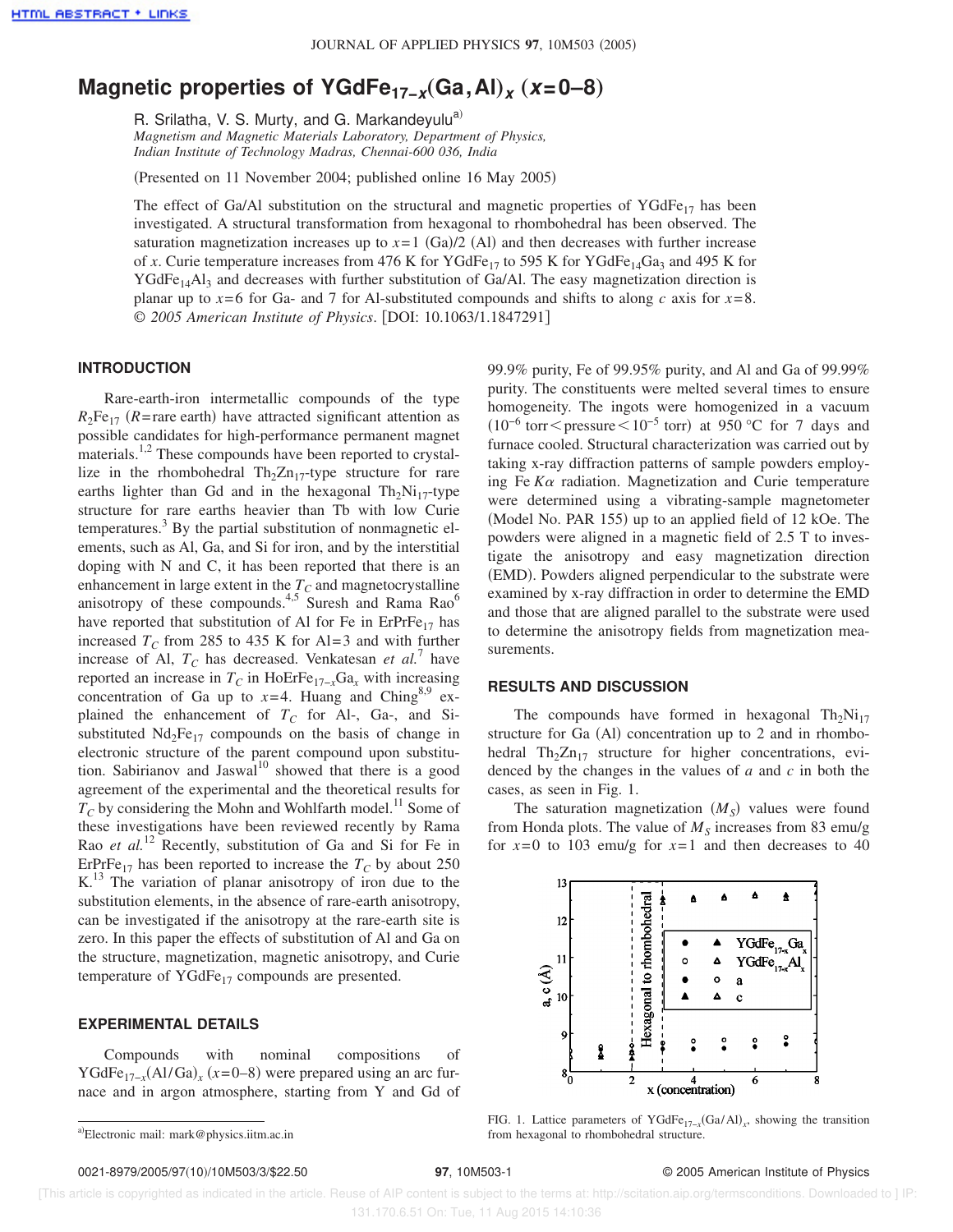

FIG. 2. Saturation magnetization of YGdFe<sub>17-*x*</sub>(Ga/Al)<sub>*x*</sub>. The lines are only guides to the eye.

emu/g for  $x=8$  in the case of Ga series whereas in the case of Al-substituted compounds  $M<sub>S</sub>$  increases with increase of  $x$ from 83 emu/g for  $x=0$  to 93 emu/g for  $x=2$  and then decreases to 8 emu/g for  $x=8$ , as shown in Fig. 2.

The substitution of metal or metalloid, such as Ga and Al, changes the density of states (DOS) of the 3*d* band differently through the  $3d-(4p,4s)$  hybridization and 3*d*−(3*p*,4*s*) hybridization, respectively. Huang and Ching<sup>8,9</sup> have carried out band-structure calculations in  $Nd<sub>2</sub>Fe<sub>17</sub>$  by substituting Fe with Ga, Si, and Al and obtained partial density of states (PDOS) of Ga, Si, and Al. They have reported that the 4*p* band of Ga is more delocalized and extends up to  $E_F$  whereas, in the case of Al and Si, the 3*p* band is very narrow and lies almost near the bottom of the 3*d* band. Thus, the modification of the 3*d* band by Ga is more than by Al, reflecting a larger increase of magnetization of Fe sublattice in Ga-substituted compound than in the Al-substituted compound. At higher concentrations the magnetization decreases faster in Al-substituted compounds than in the Ga-substituted compounds probably due to a faster reduction in the integrated DOS (area covered by the DOS) in the former compared to the latter. It is also seen that the relative variations in the magnetization with substitution of Ga/Al are independent of whether there is crystallographic transition (as in the present case) or not. $6,14$ 

The Curie temperatures of these compounds are found to increase initially until  $x=3-595$  K and 495 K from 476 K for the parent compound, in the case of Ga- and Al-substituted compounds, respectively, and then found to decrease with the further increase of  $x$  (Fig. 3).

This behavior can be attributed to the decrease in the DOS at  $E_F$  (more for Ga-substituted system) in both the compounds as per the model of Mohn and Wohlfarth,<sup>11</sup> at least in the low-concentration (of Ga/Al) region. At higher concentrations of Ga/Al, the band narrowing as well as the magnetic dilution could decrease the *TC*.

Al or Ga or Si, partially replacing Fe in  $Nd_2Fe_{17}$ , has been reported to preferentially occupy the  $12j$  ( $18h$ ) site.<sup>8,9</sup> Using this information, Sabirianov and Jaswal<sup>10</sup> have investigated the electronic structure and  $T_C$  of  $Sm_2Fe_{16}(Al/Ga/Si)$ by means of a self-consistent spin-polarized band-structure calculation on the basis of a model proposed by Mohn and Wholfarth $11$  and have shown a behavior similar to the present results.



FIG. 3. Curie temperatures of YGdFe<sub>17-*x*</sub>(Ga/Al)<sub>*x*</sub>.

The x-ray diffraction patterns for the magnetically oriented samples are shown in Fig. 4. In YGdFe $_{17}$  only peaks corresponding to  $(300)$ ,  $(220)$  are seen, indicating the presence of planar anisotropy. The anisotropy is planar up to *x*  $=6$  in YGdFe<sub>17-*x*</sub>Ga<sub>*x*</sub>. In *x*=7 compound, the anisotropy begins to become axial as seen by the development of  $(006)$ peak and is completely axial in the *x*=8 compound. In the YGdFe<sub>17-*x*</sub>Al<sub>*x*</sub> compound, up to *x*=7, planar anisotropy is seen and in the *x*=8 compound, axial anisotropy is seen. Ga and Al are known to decrease the planar anisotropy of the Fe sublattice in  $Gd_2Fe_{17}$  (Ref. 15) and also in  $Y_2Fe_{17}$ .<sup>16</sup> Suresh and Rama Rao, on the other hand, observed an easy cone in  $E$ rPr(Fe, Al)<sub>17</sub>.<sup>6</sup> The cone could be due to the anisotropy of the Er/Pr sublattice that is absent in the present system.

#### **CONCLUSIONS**

Structural transformation from hexagonal to rhombohedral when Ga or Al is substituted for Fe in YGdFe<sub>17</sub> is observed. The values of saturation magnetization for small Ga/Al substitutions increase and decrease for further increase of Ga/Al. Curie temperature increases from 476 K for YGdFe<sub>17</sub> to 595 K for YGdFe<sub>14</sub>Ga<sub>3</sub> and to 495 K for  $YGdFe<sub>14</sub>Al<sub>3</sub>$  and decreases with the further substitution of Ga/Al, which is discussed with respect to the PDOS of the substitutional elements. The easy magnetization direction is found to be in *a*−*b* plane up to Ga/Al substitution of *x*=6 and 7, respectively, and completely axial for *x*=8.



FIG. 4. X-ray diffraction (XRD) patterns of magnetically aligned particles of YGdFe<sub>17-*x*</sub>(Ga/Al)<sub>*x*</sub>.